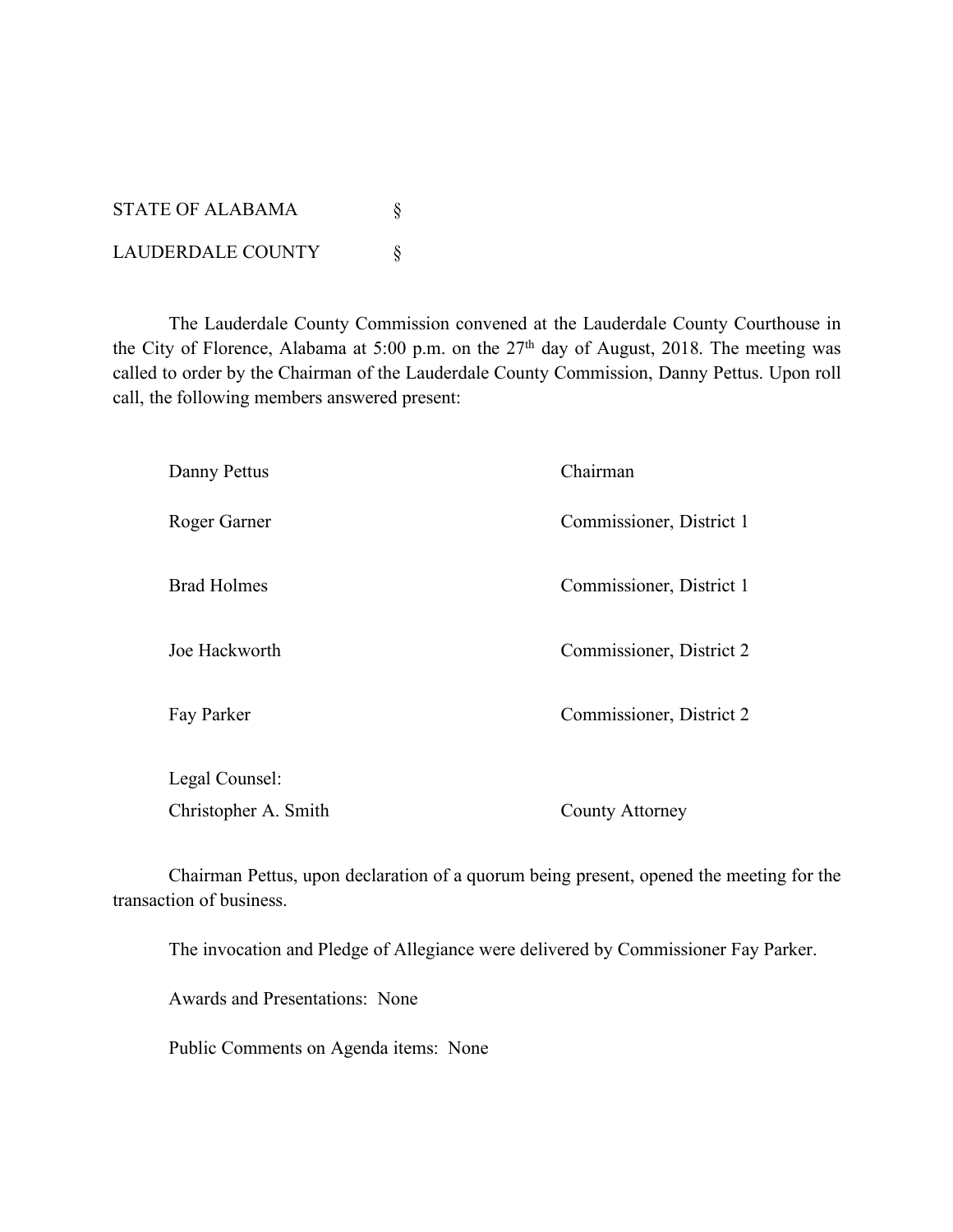Commissioner Garner moved, seconded by Commissioner Parker that all items listed on the regular business agenda be approved for immediate consideration. There being no discussion and upon a vote taken, motion unanimously approved. Agenda is herein recorded and made part of these minutes.

Commissioner Hackworth moved, seconded by Commissioner Holmes that the minutes of the last regular meeting of the Commission be approved for recording. There being no discussion and upon vote taken, motion unanimously approved.

Commissioner Garner moved, seconded by Commissioner Holmes to approve a resolution to re-address a resolution that was passed during the July  $27<sup>th</sup>$ , 2018 Special Called Meeting regarding the Greenhill Senior Center CDBG Grant application. There was a township typographical error made in the resolution that authorized Lambert Ezell Durham Architecture, LLC to provide full architectural services for the Greenhill Senior Center Project. The Town of Leighton was named in the resolution which was an error as Leighton is not involved in this project therefore, a corrected resolution is needed. There being no discussion and upon a vote taken, motion unanimously approved. Resolution is herein recorded and made a part of these minutes.

Commissioner Parker moved, seconded by Commissioner Hackworth to approve a resolution that allows the Lauderdale County Commission and the Lauderdale County Board of Education to split the cost of ten (10) School Resource Officers and two (2) fill-in officers needed in order to provide a School Resource Officer at each Lauderdale County School. This will begin with the 2018-2019 school year and continue until further notice. The cost of the salary and benefits for the SRO officers will be split fifty-fifty between the Lauderdale County Commission and the Lauderdale County Board of Education. The Lauderdale County Commission will provide vehicles for the SRO officers and the Lauderdale County Board of Education will provide fuel for the vehicles. Commissioner Holmes stated that he is thankful for the Lauderdale County Sheriff whom worked so diligently on this program and that several parents have told him how happy they are and that they feel much better about safety and security at our schools. Commissioner Hackworth stated that he wants to thank the Sheriff, the School Board, and the Commission for the work that has been put into getting this program updated. Commissioner Parker stated that he agrees with everything that has been said and he also wants to thank the school system and the Sheriff for their hard work. There being no further discussion and upon a vote taken, motion unanimously approved. Resolution is herein approved and made part of these minutes.

Commissioner Holmes moved, seconded by Commissioner Garner to approve a resolution that authorizes the Lauderdale County Commission and the Lauderdale County Sheriff's Department to enter into a JAG Grant agreement with the City of Florence in the amount of fifteen thousand five hundred twenty-six dollars. The funding will be equally divided between Lauderdale County and the City of Florence with each given a total of seven thousand seven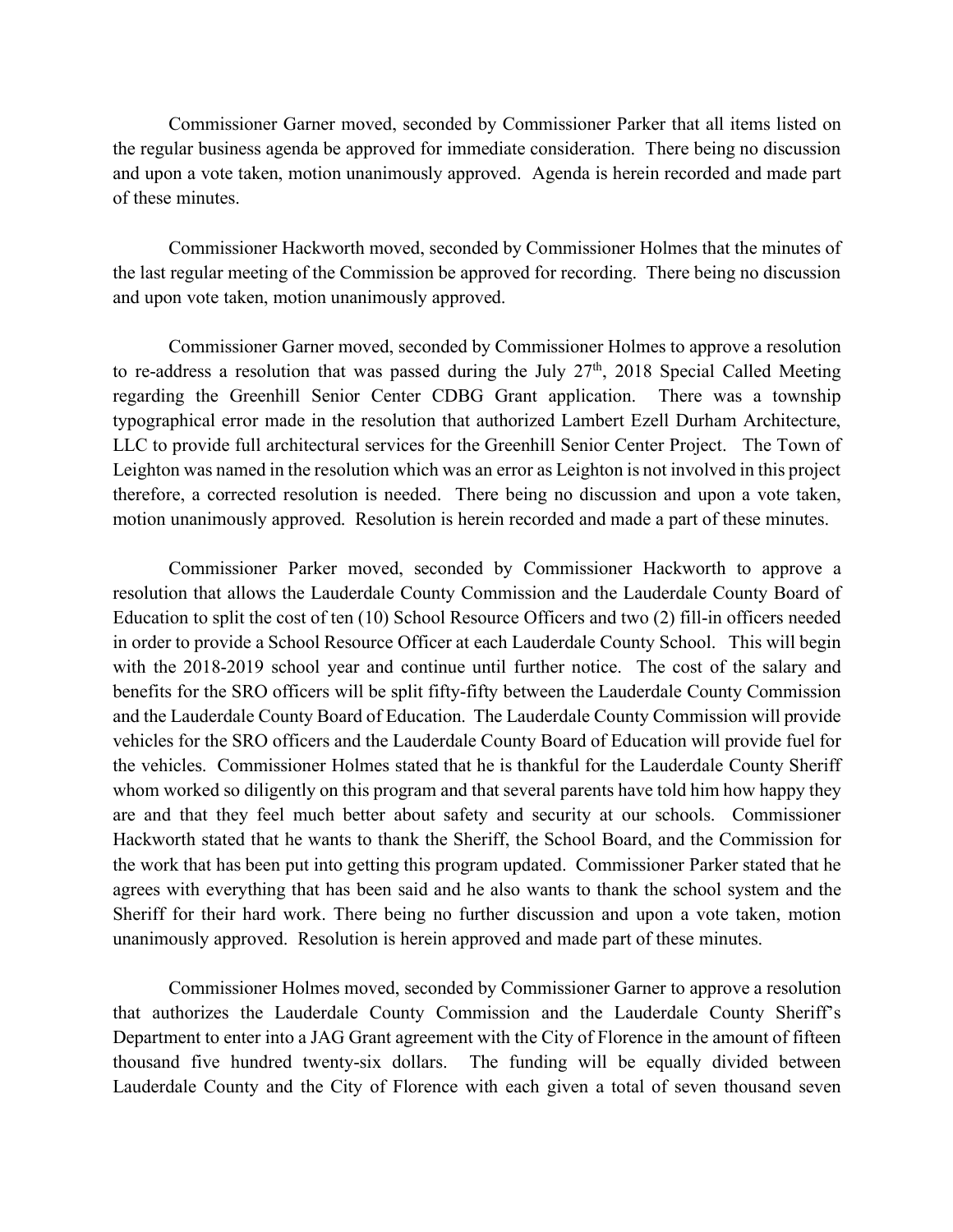hundred sixty-three dollars. This grant is the 2018 Edward Byrne Memorial Justice Assistance Grant and the City of Florence will be the lead applicant and financial administrator of the grant. There being no discussion and upon a vote taken, motion unanimously approved. Resolution is herein recorded and made part of these minutes.

Commissioner Garner moved, seconded by Commissioner Hackworth to re-appoint John Allgood to the NACOLG Non-Elected Board of Directors. The re-appointment term will be September  $30<sup>th</sup>$ ,  $2018$  through September  $30<sup>th</sup>$ ,  $2019$ . There being no discussion and upon a vote taken, motion unanimously approved. Board appointment is herein recorded and made part of these minutes.

Commissioner Hackworth moved, seconded by Commissioner Parker to approve the recommendation of the City of Florence to re-appoint Herman Graham and Steve Pierce to the Florence-Lauderdale EMA 9-1-1 Board. The terms will begin on June  $12<sup>th</sup>$ , 2018 and will expire on June  $12<sup>th</sup>$ , 2022. There being no discussion and upon a vote taken, motion unanimously approved. Board appointments are herein recorded and made part of these minutes.

The invoiced bills were audited, allowed, and ordered to be paid upon a motion by Commissioner Parker and seconded by Commissioner Holmes. There being no discussion and upon a vote taken, motion unanimously approved.

## CHECKS ISSUED AUGUST 13TH, 2018 THROUGH AUGUST 26TH, 2018

| <b>GENERAL-SPECIAL</b><br>CHECK # 53794-53838   | \$1,572,626.27 |
|-------------------------------------------------|----------------|
| <b>AGRI-BUSINESS FUND</b><br>CHECK # 3666-3671  | \$1,269.13     |
| <b>LEPA FUND</b><br>CHECK # 8042-8050           | \$5,610.93     |
| <b>GASOLINE TAX FUND</b><br>CHECK # 16817-16833 | \$250,289.85   |
| PUBLIC BLDG., R & B SPECIAL<br>CHECK $# N/A$    | $0.00^{\circ}$ |
| PUBLIC HIGHWAY & TRAFFIC FUND<br>CHECK $# N/A$  | 0.00           |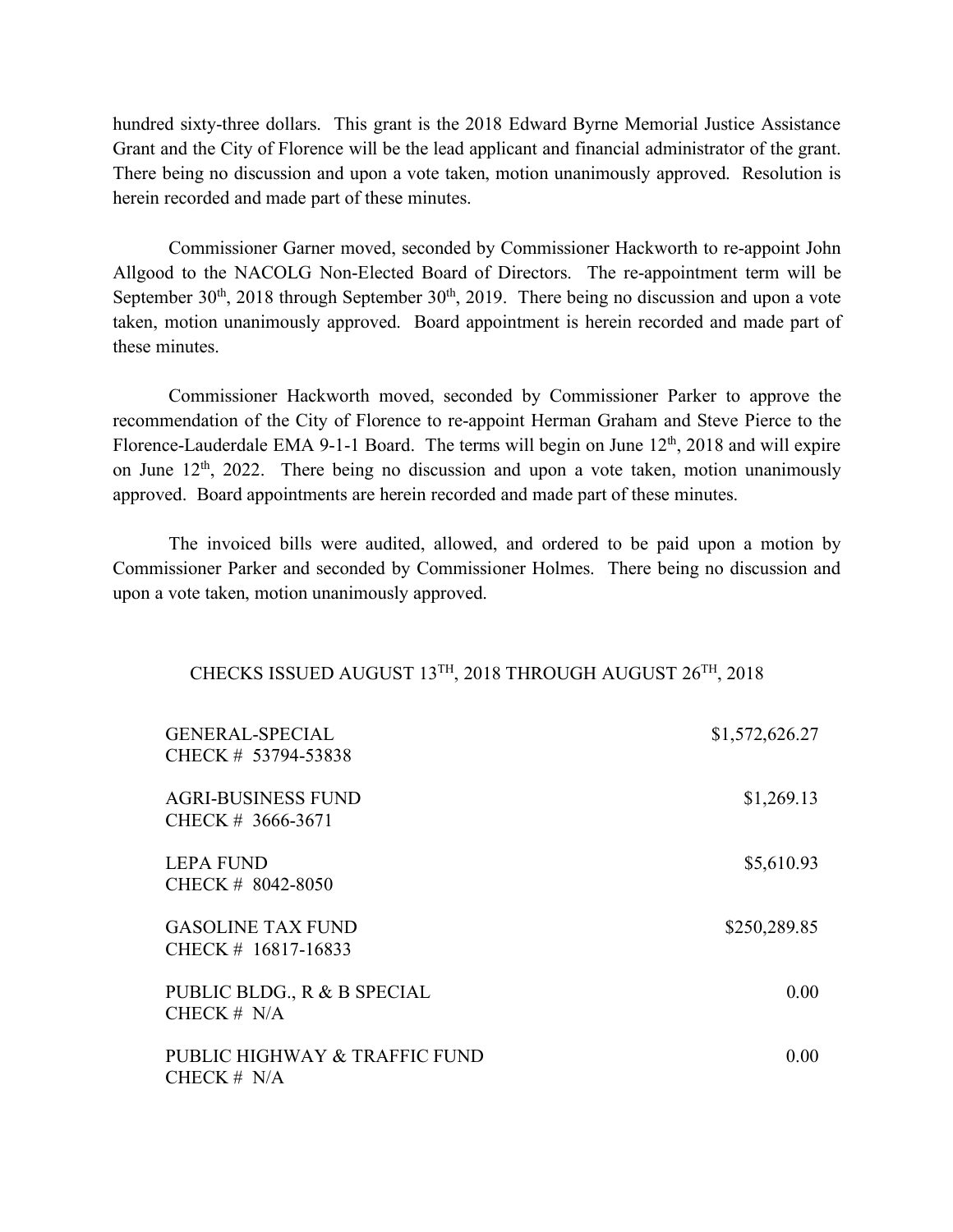| AL. TRUST CAPITAL IMPROVEMENT FUND<br><b>CHECK # 345</b>    | \$52,223.86  |
|-------------------------------------------------------------|--------------|
| <b>RRR GASOLINE TAX FUND</b><br><b>CHECK # 662</b>          | \$491,942.56 |
| <b>REAPPRAISAL FUND</b><br>CHECK #11383-11395               | \$36,498.47  |
| REAPPRAISAL MONEY MARKET<br>CHECK $# N/A$                   | 0.00         |
| TOURISM, REC. & CONVENTION FUND<br>CHECK $#$ 479            | \$2,032.30   |
| <b>RSVP FUND</b><br>CHECK # 17163-17170                     | \$3,132.54   |
| <b>CHILD PROTECTION FUND</b><br><b>CHECK #1220</b>          | \$2,051.23   |
| <b>SERIES 2001 DEBT SERVICE FUND</b><br><b>CHECK # 268</b>  | \$10,953.13  |
| <b>CDBG FUND</b><br>CHECK # N/A                             | 0.00         |
| <b>SOLID WASTE FUND</b><br>CHECK # 7318-7335                | \$235,849.35 |
| <b>ACCOUNT PAYABLE FUND</b><br>CHECK # 40591-40634          | \$106,715.55 |
| FIRE PROTECTION FEE FUND<br>CHECK $# N/A$                   | 0.00         |
| <b>INDUSTRIAL DEVELOPMENT TAX FUND</b><br>CHECK # 1150-1151 | \$474,376.33 |
| <b>TOBACCO TAX FUND</b><br>CHECK $# N/A$                    | 0.00         |
| <b>TVA TAX FUND</b><br>CHECK $# N/A$                        | 0.00         |
|                                                             |              |

Total \$3,245,571.50